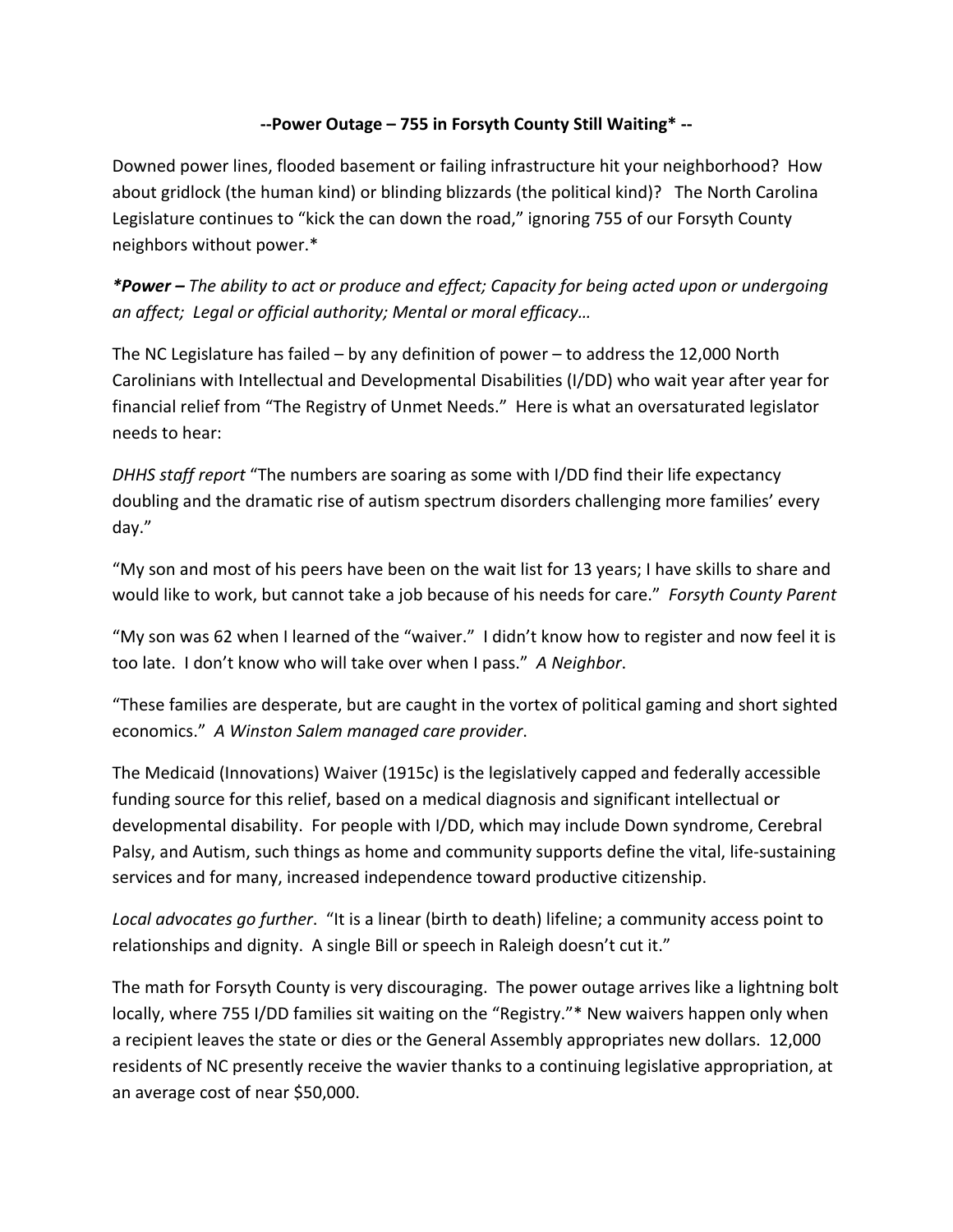DHHS estimates, along with the 12,000 served by the waiver and 12,000 waiting on the Registry, there may be another 10,000 children and adults with I/DD eligible and unregistered across the state. Where is our legislative leadership in all of this?"

In 2014 the state budget "required" a plan be developed to create 3,000 new support waivers over three years…..

In 2017 the Governor budgeted for 1000 new waivers and an additional 1000 for less acute individuals….. 250 slots were awarded by the General Assembly.

In 2018 500 slots were awarded by the General Assembly.

In 2019 Rep. Lambeth helped co-sponsor a Bill (HB728) to fund 500 new slots….

In 2019 the General Assembly budgeted for 1000 – now stuck in political stalemate…

In 2019 Sen. Krawiec said, "Until all on the I/DD waitlist are taken care of, we should not even consider funding health care for able-bodied adults"….

Surely that was thunder!

*In Forsyth County no new waivers have been awarded in four years*, **and none are projected in the near future under a state-wide algorithm committed to addressing underserved counties**. When a recipient in Forsyth dies, the state algebra sends the waiver, via Cardinal Innovations, to Rockingham or other lesser served county in the Cardinal catchment area. (When you hear the bell, a Rockingham Angel gets its wings?) In Forsyth County, without legislative action, a newly diagnosed, eligible child and their family will have a 25 year wait for this service.

To be fair, it's not easy; it's expensive. 755 waiver slots for Forsyth County would cost North Carolina's taxpayers \$35 million. But, it's a start, building on the already existing half billion dollar line item and only a few sandbags shy of the \$800 million in the state's 2019 surplus. That the issue (waiver service options and potential funding streams) is scarcely being studied while so many wait and such productivity is lost, is the shame.

It's estimated that nearly 200 people in Forsyth County have already waited over ten years. The costs of affordable caregiving and the loss of working family contributions to North Carolina's tax base mitigate the discussion. The rising numbers of adults with disabilities outliving their parents who seek creative housing, work, medical care and transportation only adds to the dilemma. It is why the Waiver was created.

A storm is on the horizon. Desperate neighbors are already without power as the legislature plays kick the can.